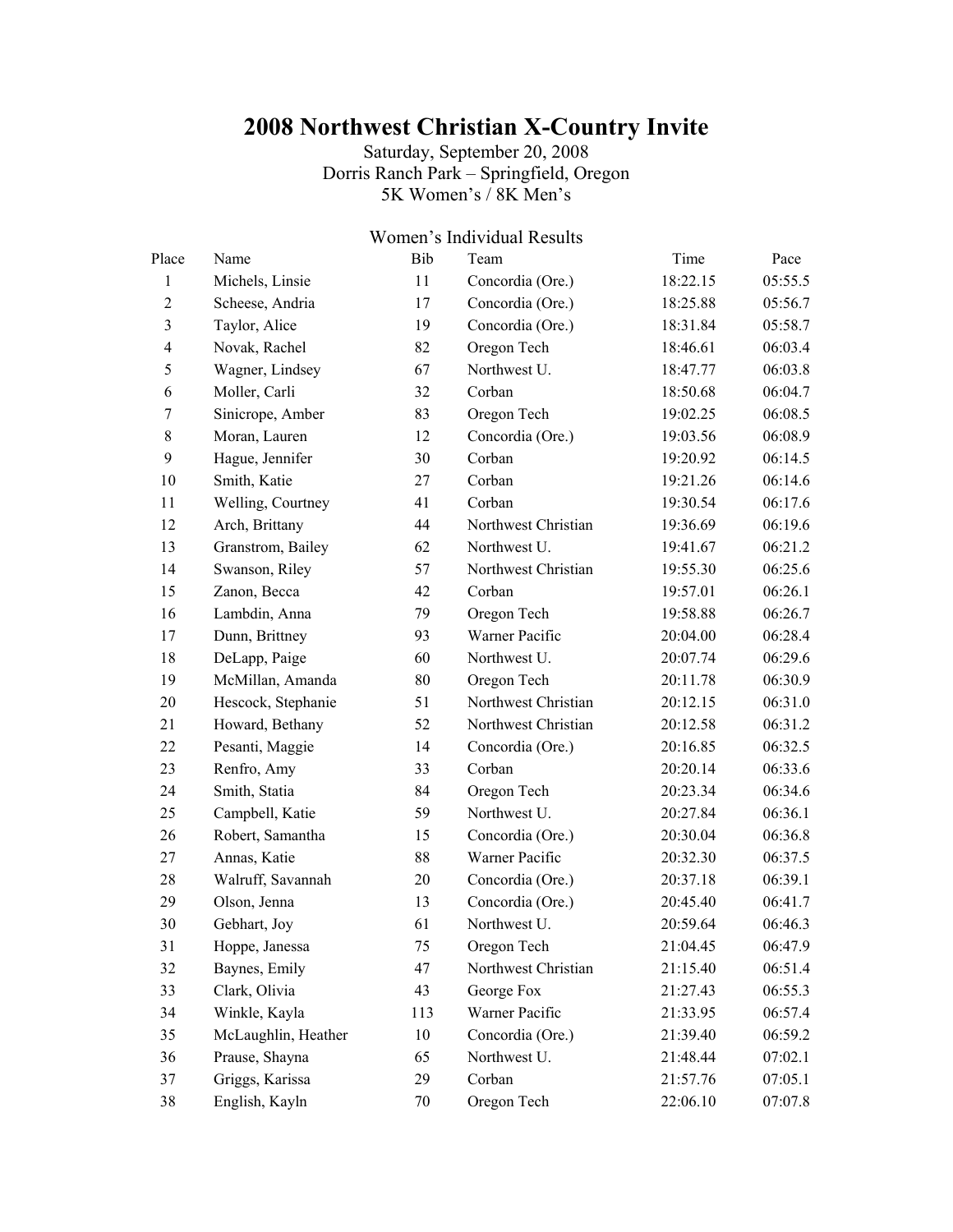| 39             |            | Lefaver, Veronica   | 54                   |                    | Northwest Christian | 22:57.99 | 07:24.5  |
|----------------|------------|---------------------|----------------------|--------------------|---------------------|----------|----------|
| 40             |            | Hophan, Michelle    | 100                  |                    | Warner Pacific      | 23:51.28 | 07:41.7  |
| 41             |            | Estrella, Krystal   | 94                   |                    | Warner Pacific      | 24:20.13 | 07:51.0  |
| 42             | Doney, Joy |                     | 92                   |                    | Warner Pacific      | 25:49.14 | 08:19.7  |
| 43             |            | Holstrom, Elisabeth | 99                   |                    | Warner Pacific      | 26:01.87 | 08:23.8  |
|                |            |                     |                      |                    |                     |          |          |
|                |            |                     | Women's Team Results |                    |                     |          |          |
| Place          | Points     | Team                |                      | <b>Team Points</b> | Name                | Pace     | Time     |
| $\mathbf{1}$   | 36         | Concordia (Ore.)    |                      |                    |                     |          |          |
|                |            |                     |                      | $\mathbf{1}$       | Michels, Linsie     | 5:55     | 18:22.15 |
|                |            |                     |                      | $\sqrt{2}$         | Scheese, Andria     | 5:56     | 18:25.88 |
|                |            |                     |                      | $\mathfrak{Z}$     | Taylor, Alice       | 5:58     | 18:31.84 |
|                |            |                     |                      | $\,8\,$            | Moran, Lauren       | 6:08     | 19:03.56 |
|                |            |                     |                      | 22                 | Pesanti, Maggie     | 6:32     | 20:16.85 |
|                |            |                     |                      | 26                 | Robert, Samantha    | 6:36     | 20:30.04 |
|                |            |                     |                      | $28\,$             | Walruff, Savannah   | 6:39     | 20:37.18 |
| $\overline{c}$ | 51         | Corban              |                      |                    |                     |          |          |
|                |            |                     |                      | $\sqrt{6}$         | Moller, Carli       | 6:04     | 18:50.68 |
|                |            |                     |                      | $\mathbf{9}$       | Hague, Jennifer     | 6:14     | 19:20.92 |
|                |            |                     |                      | $10\,$             | Smith, Katie        | 6:14     | 19:21.26 |
|                |            |                     |                      | $11\,$             | Welling, Courtney   | 6:17     | 19:30.54 |
|                |            |                     |                      | 15                 | Zanon, Becca        | 6:26     | 19:57.01 |
|                |            |                     |                      | 23                 | Renfro, Amy         | 6:33     | 20:20.14 |
|                |            |                     |                      | 34                 | Griggs, Karissa     | 7:04     | 21:57.76 |
| 3              | $70\,$     | Oregon Tech         |                      |                    |                     |          |          |
|                |            |                     |                      | $\overline{4}$     | Novak, Rachel       | 6:03     | 18:46.61 |
|                |            |                     |                      | $\tau$             | Sinicrope, Amber    | 6:08     | 19:02.25 |
|                |            |                     |                      | 16                 | Lambdin, Anna       | 6:26     | 19:58.88 |
|                |            |                     |                      | 19                 | McMillan, Amanda    | 6:30     | 20:11.78 |
|                |            |                     |                      | 24                 | Smith, Statia       | 6:34     | 20:23.34 |
|                |            |                     |                      | 30                 | Hoppe, Janessa      | 6:47     | 21:04.45 |
|                |            |                     |                      | 35                 | English, Kayln      | 7:07     | 22:06.10 |
| 4              | 90         | Northwest U.        |                      |                    |                     |          |          |
|                |            |                     |                      | $\sqrt{5}$         | Wagner, Lindsey     | 6:03     | 18:47.77 |
|                |            |                     |                      | 13                 | Granstrom, Bailey   | 6:20     | 19:41.67 |
|                |            |                     |                      | 18                 | DeLapp, Paige       | 6:29     | 20:07.74 |
|                |            |                     |                      | 25                 | Campbell, Katie     | 6:35     | 20:27.84 |
|                |            |                     |                      | 29                 | Gebhart, Joy        | 6:46     | 20:59.64 |
| 5              | 98         | Northwest Christian |                      | 33                 | Prause, Shayna      | 7:01     | 21:48.44 |
|                |            |                     |                      | 12                 | Arch, Brittany      | 6:19     | 19:36.69 |
|                |            |                     |                      | 14                 | Swanson, Riley      | 6:25     | 19:55.30 |
|                |            |                     |                      | $20\,$             | Hescock, Stephanie  | 6:30     | 20:12.15 |
|                |            |                     |                      | 21                 | Howard, Bethany     | 6:30     | 20:12.58 |
|                |            |                     |                      | 31                 | Baynes, Emily       | 6:51     | 21:15.40 |
|                |            |                     |                      | 36                 | Lefaver, Veronica   | 7:24     | 22:57.99 |
| 6              | 151        | Warner Pacific      |                      |                    |                     |          |          |
|                |            |                     |                      | 17                 | Dunn, Brittney      | 6:28     | 20:04.00 |
|                |            |                     |                      | $27\,$             | Annas, Katie        | 6:37     | 20:32.30 |
|                |            |                     |                      | 32                 | Winkle, Kayla       | 6:57     | 21:33.95 |
|                |            |                     |                      | $37\,$             | Hophan, Michelle    | 7:41     | 23:51.28 |
|                |            |                     |                      |                    |                     |          |          |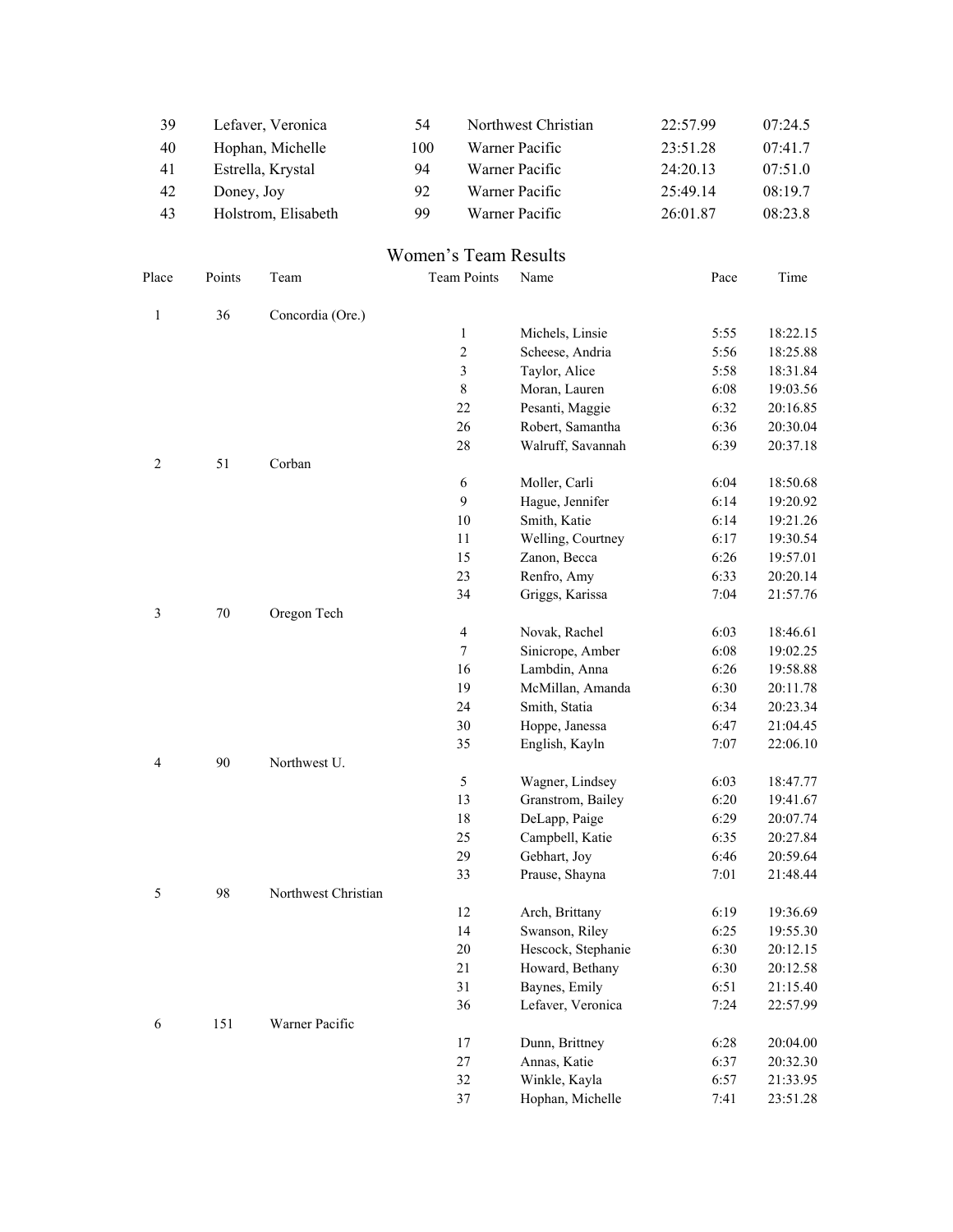| 38 | Estrella, Krystal   | 7:50 | 24:20.13 |
|----|---------------------|------|----------|
| 39 | Doney, Joy          | 8:19 | 25:49.14 |
| 40 | Holstrom, Elisabeth | 8:23 | 26:01.87 |

## Men's Individual Results

| Goins, Caleb<br>Humberston, Kory<br>Grever, Chris<br>Romero-Clark, Martin<br>Cummings, Charles<br>Brown, Jessy<br>Burck, Eric<br>Baker, Ben<br>Snell, Ben<br>Robison, Samuel | 28<br>77<br>9<br>16<br>8<br>5<br>6<br>68                                                                                                                                                                                                                                                                                                                                                                                                                                                | Corban<br>Oregon Tech<br>Concordia (Ore.)<br>Concordia (Ore.)<br>Concordia (Ore.)<br>Concordia (Ore.)<br>Concordia (Ore.) | 26:06.54<br>26:07.81<br>26:14.39<br>26:15.03<br>26:15.93<br>26:16.37 | 05:15.2<br>05:15.5<br>05:16.8<br>05:16.9<br>05:17.1 |
|------------------------------------------------------------------------------------------------------------------------------------------------------------------------------|-----------------------------------------------------------------------------------------------------------------------------------------------------------------------------------------------------------------------------------------------------------------------------------------------------------------------------------------------------------------------------------------------------------------------------------------------------------------------------------------|---------------------------------------------------------------------------------------------------------------------------|----------------------------------------------------------------------|-----------------------------------------------------|
|                                                                                                                                                                              |                                                                                                                                                                                                                                                                                                                                                                                                                                                                                         |                                                                                                                           |                                                                      |                                                     |
|                                                                                                                                                                              |                                                                                                                                                                                                                                                                                                                                                                                                                                                                                         |                                                                                                                           |                                                                      |                                                     |
|                                                                                                                                                                              |                                                                                                                                                                                                                                                                                                                                                                                                                                                                                         |                                                                                                                           |                                                                      |                                                     |
|                                                                                                                                                                              |                                                                                                                                                                                                                                                                                                                                                                                                                                                                                         |                                                                                                                           |                                                                      |                                                     |
|                                                                                                                                                                              |                                                                                                                                                                                                                                                                                                                                                                                                                                                                                         |                                                                                                                           |                                                                      |                                                     |
|                                                                                                                                                                              |                                                                                                                                                                                                                                                                                                                                                                                                                                                                                         |                                                                                                                           |                                                                      | 05:17.2                                             |
|                                                                                                                                                                              |                                                                                                                                                                                                                                                                                                                                                                                                                                                                                         |                                                                                                                           | 26:18.01                                                             | 05:17.5                                             |
|                                                                                                                                                                              |                                                                                                                                                                                                                                                                                                                                                                                                                                                                                         | Oregon Tech                                                                                                               | 26:24.05                                                             | 05:18.7                                             |
|                                                                                                                                                                              | 38                                                                                                                                                                                                                                                                                                                                                                                                                                                                                      | Corban                                                                                                                    | 26:30.34                                                             | 05:20.0                                             |
|                                                                                                                                                                              | 56                                                                                                                                                                                                                                                                                                                                                                                                                                                                                      | Northwest Christian                                                                                                       | 26:32.57                                                             | 05:20.4                                             |
| Bridges, Seth                                                                                                                                                                | 58                                                                                                                                                                                                                                                                                                                                                                                                                                                                                      | Northwest U.                                                                                                              | 26:34.53                                                             | 05:20.8                                             |
| Kundert, Brandon                                                                                                                                                             | 53                                                                                                                                                                                                                                                                                                                                                                                                                                                                                      | Northwest Christian                                                                                                       | 27:00.73                                                             | 05:26.1                                             |
|                                                                                                                                                                              | $\boldsymbol{7}$                                                                                                                                                                                                                                                                                                                                                                                                                                                                        | Concordia (Ore.)                                                                                                          | 27:01.89                                                             | 05:26.3                                             |
|                                                                                                                                                                              | 24                                                                                                                                                                                                                                                                                                                                                                                                                                                                                      | Corban                                                                                                                    | 27:12.98                                                             | 05:28.6                                             |
|                                                                                                                                                                              | 23                                                                                                                                                                                                                                                                                                                                                                                                                                                                                      | Corban                                                                                                                    | 27:20.36                                                             | 05:30.1                                             |
|                                                                                                                                                                              | 76                                                                                                                                                                                                                                                                                                                                                                                                                                                                                      | Oregon Tech                                                                                                               | 27:27.50                                                             | 05:31.5                                             |
|                                                                                                                                                                              | 25                                                                                                                                                                                                                                                                                                                                                                                                                                                                                      | Corban                                                                                                                    | 27:32.01                                                             | 05:32.4                                             |
|                                                                                                                                                                              | 72                                                                                                                                                                                                                                                                                                                                                                                                                                                                                      | Oregon Tech                                                                                                               | 27:40.02                                                             | 05:34.0                                             |
|                                                                                                                                                                              | 71                                                                                                                                                                                                                                                                                                                                                                                                                                                                                      | Oregon Tech                                                                                                               | 27:41.97                                                             | 05:34.4                                             |
|                                                                                                                                                                              | 34                                                                                                                                                                                                                                                                                                                                                                                                                                                                                      | Corban                                                                                                                    | 27:45.10                                                             | 05:35.0                                             |
|                                                                                                                                                                              | 18                                                                                                                                                                                                                                                                                                                                                                                                                                                                                      | Concordia (Ore.)                                                                                                          | 27:49.74                                                             | 05:36.0                                             |
|                                                                                                                                                                              | 55                                                                                                                                                                                                                                                                                                                                                                                                                                                                                      | Northwest Christian                                                                                                       | 27:59.90                                                             | 05:38.0                                             |
|                                                                                                                                                                              | 26                                                                                                                                                                                                                                                                                                                                                                                                                                                                                      | Corban                                                                                                                    | 28:04.86                                                             | 05:39.0                                             |
|                                                                                                                                                                              | 48                                                                                                                                                                                                                                                                                                                                                                                                                                                                                      | Northwest Christian                                                                                                       | 28:19.38                                                             | 05:41.9                                             |
|                                                                                                                                                                              | 103                                                                                                                                                                                                                                                                                                                                                                                                                                                                                     | Warner Pacific                                                                                                            | 28:30.91                                                             | 05:44.2                                             |
|                                                                                                                                                                              | 22                                                                                                                                                                                                                                                                                                                                                                                                                                                                                      | Corban                                                                                                                    | 29:12.17                                                             | 05:52.5                                             |
|                                                                                                                                                                              | 35                                                                                                                                                                                                                                                                                                                                                                                                                                                                                      | Corban                                                                                                                    | 29:42.40                                                             | 05:58.6                                             |
|                                                                                                                                                                              | 50                                                                                                                                                                                                                                                                                                                                                                                                                                                                                      | Northwest Christian                                                                                                       | 30:06.44                                                             | 06:03.5                                             |
|                                                                                                                                                                              | 90                                                                                                                                                                                                                                                                                                                                                                                                                                                                                      | Warner Pacific                                                                                                            | 30:11.38                                                             | 06:04.5                                             |
|                                                                                                                                                                              | 45                                                                                                                                                                                                                                                                                                                                                                                                                                                                                      | Northwest Christian                                                                                                       | 30:12.55                                                             | 06:04.7                                             |
|                                                                                                                                                                              | 87                                                                                                                                                                                                                                                                                                                                                                                                                                                                                      | Warner Pacific                                                                                                            | 30:28.97                                                             | 06:08.0                                             |
|                                                                                                                                                                              | 78                                                                                                                                                                                                                                                                                                                                                                                                                                                                                      | Oregon Tech                                                                                                               | 31:08.75                                                             | 06:16.0                                             |
|                                                                                                                                                                              | 46                                                                                                                                                                                                                                                                                                                                                                                                                                                                                      | Northwest Christian                                                                                                       | 32:08.09                                                             | 06:27.9                                             |
|                                                                                                                                                                              | 74                                                                                                                                                                                                                                                                                                                                                                                                                                                                                      | Oregon Tech                                                                                                               | 32:16.29                                                             | 06:29.6                                             |
|                                                                                                                                                                              | 81                                                                                                                                                                                                                                                                                                                                                                                                                                                                                      | Oregon Tech                                                                                                               | 33:50.50                                                             | 06:48.6                                             |
|                                                                                                                                                                              | 104                                                                                                                                                                                                                                                                                                                                                                                                                                                                                     | Warner Pacific                                                                                                            | 34:11.27                                                             | 06:52.7                                             |
|                                                                                                                                                                              | 110                                                                                                                                                                                                                                                                                                                                                                                                                                                                                     | Warner Pacific                                                                                                            | 34:11.76                                                             | 06:52.8                                             |
|                                                                                                                                                                              | 98                                                                                                                                                                                                                                                                                                                                                                                                                                                                                      | Warner Pacific                                                                                                            | 34:54.70                                                             | 07:01.5                                             |
|                                                                                                                                                                              | 64                                                                                                                                                                                                                                                                                                                                                                                                                                                                                      | Northwest U.                                                                                                              | 38:19.70                                                             | 07:42.7                                             |
|                                                                                                                                                                              | 36                                                                                                                                                                                                                                                                                                                                                                                                                                                                                      | Corban                                                                                                                    | 38:20.11                                                             | 07:42.8                                             |
|                                                                                                                                                                              | Burrus, Josh<br>Thompson, John<br>Beeson, Brian<br>Howard, Caleb<br>Cook, Kevin<br>Gipner, Joey<br>Fox, Randy<br>Schloemer, Jeffery<br>Smith, Matthew<br>Rich, Robert<br>Coriano, Kevin<br>Bell, Jason<br>Mamo, Ephrem<br>Baker, Josh<br>Search, Ben<br>Gillies, Thomas<br>Davis, Marcus<br>Aucoin, Cody<br>Aiken, Jason<br>Jacobson, Samuel<br>Aucoin, Jeremy<br>Hernandez, Seth<br>Miller, Shaun<br>Miller, Shawn<br>Spencer, Brandon<br>Harman, Josh<br>Keefer, Jon<br>Shields, Cory |                                                                                                                           |                                                                      |                                                     |

## Men's Team Results

| Place | Points | Team             | <b>Team Points</b> | Name                 | Pace | Time     |
|-------|--------|------------------|--------------------|----------------------|------|----------|
|       | 25     | Concordia (Ore.) |                    |                      |      |          |
|       |        |                  | 3                  | Grever, Chris        | 5:16 | 26:14.39 |
|       |        |                  | $\overline{4}$     | Romero-Clark, Martin | 5:16 | 26:15.03 |